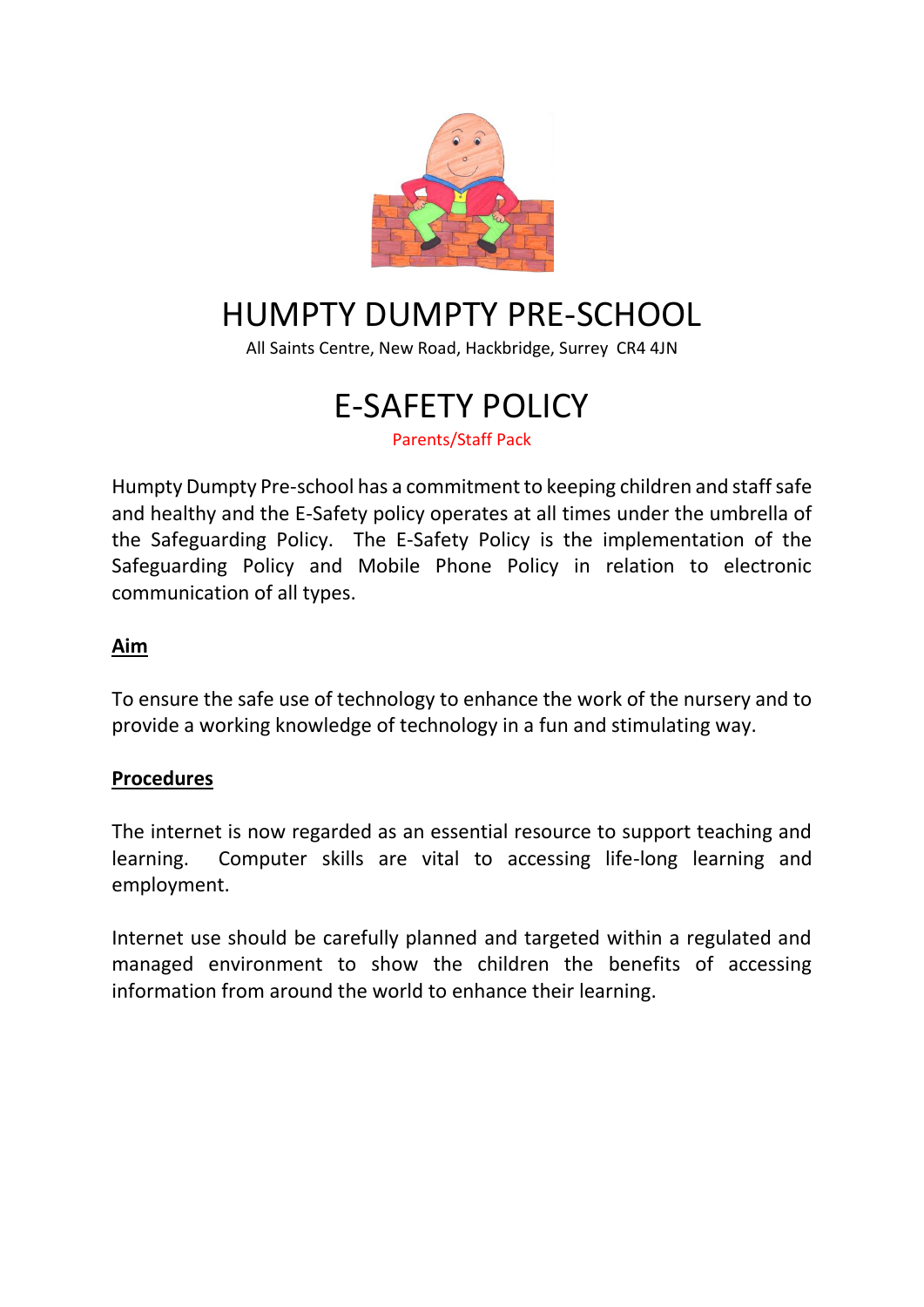E-Safety Policy cont……..

# **Digital Images**

- Staff must only use the setting's own digital camera to take any photographs and these must be downloaded and deleted every half term. After a child has left the setting all images of that child will be destroyed. The only images kept will be those kept for prosperity.
- Staff cannot use any other digital device to take photographs in the setting.
- Parent's or Carer's permission will be obtained for all images taken.
- Video footage will not be taken in nursery unless for a nursery event, in which case a member of staff will take it officially and parents written permission will be obtained prior to footage being filmed.
- We also make the request of visitors that they take no unauthorised photographs of their child or other children. When permission is given, these are under strict conditions of publishing their own children on social media, not other children or staff.

# **Computer, and Internet Use**

- The computer is owned by Humpty Dumpty Pre-school and has appropriate software to ensure safe internet use.
- A staff member will be responsible for system support and will ensure that the appropriate filters are applied to the nursery.
- If staff discover unsuitable sites have been accessed on the nursery PC. they must report their findings to the Manager/Deputy Manager immediately, so that filters can be reviewed.
- A member of staff will observe the children when they are using the internet and ensure that it is appropriate.
- Users are responsible for all e-mails sent and for contacts made that may result in e-mails being received.
- Work email accounts may only be accessed on the Humpty Dumpty Preschool laptop, unless written permission is given from the Manager.
- Nursery Internet access will be tailored expressly for educational use and will include appropriate filtering. Children will lean appropriate internet use. Staff will guide children in online activities that will support their learning journeys.